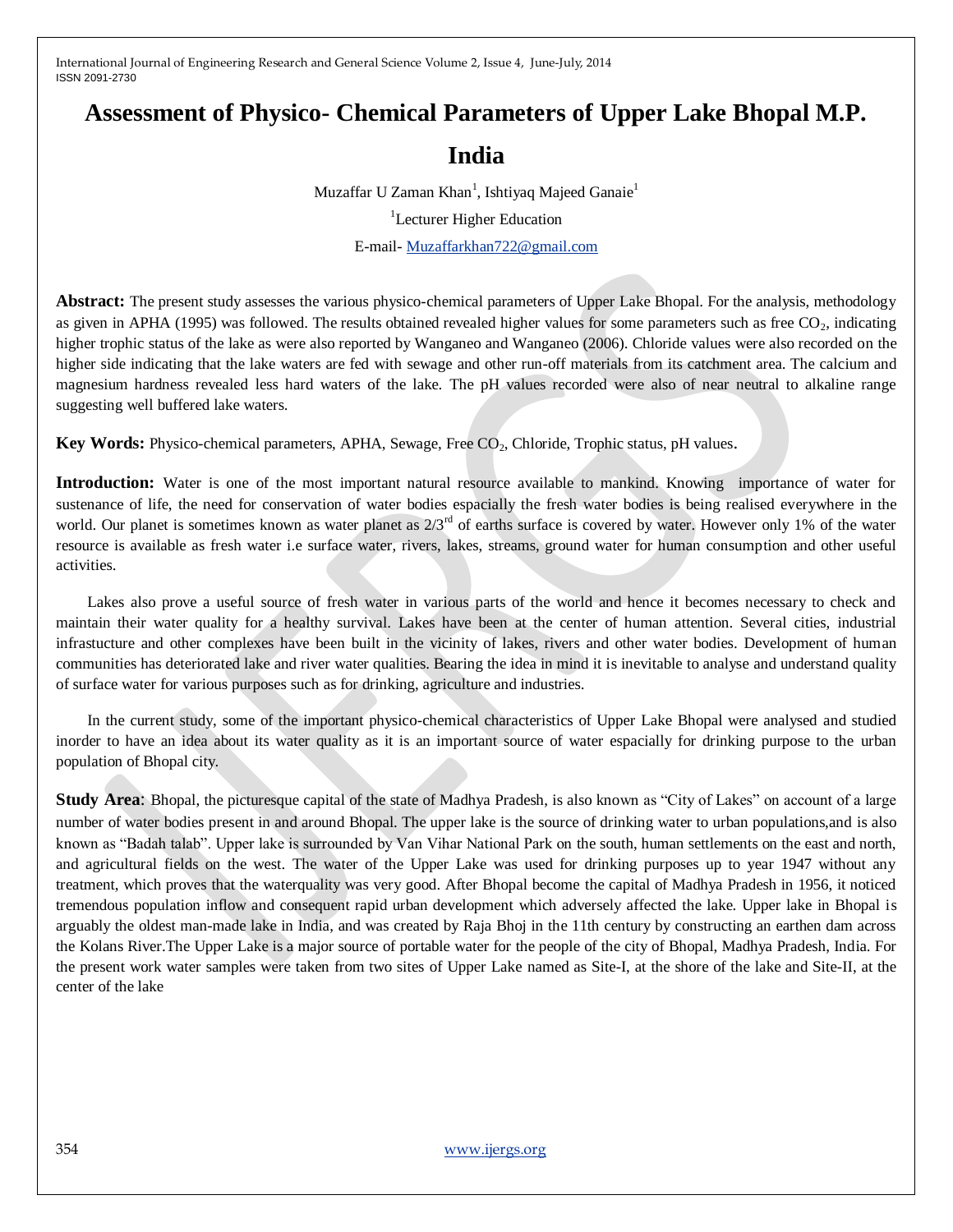

**Climate:** Bhopal, experiences a tropical climate with tropic of cancer passing through the state. It has hot summers and air temperature varies between 40-45degrees, winters are moderate. The maximum temperature recorded during the season is 45 degree.

## **Methodology**

The methods employed for analysis of various physico-chemical characteristics of water were followed from APHA(1995).

#### **Temperature:**

The atmospheric temperature at the sampling site was recorded with the help of Celsius thermometer, avoiding its exposure of mercury bulb to direct sunlight. Water temperature was recorded by immersing the thermometer into the sampler soon after it was taken (alongwith sample) out of water. Inorder to estimate the depth wise distribution of temperature, samples were collected vertically from top to bottom at regular depth intervals of one meter with help of Ruttner sampler.

#### **Transparency:**

A standard secchi disc (diameter 20 cm), tied to graduated nylon rope, and was used for obtaining the extent of light penetration in water. Mean of the depth at which secchi disc disappeared and then re-appeared was taken as transparency of water.

#### **Hydrogen ion concentration (pH):**

It was measured by digital pH meter-Systronics.

### **Electrical conductivity:**

The electrical conductivity has been measured by digital conductivity meter.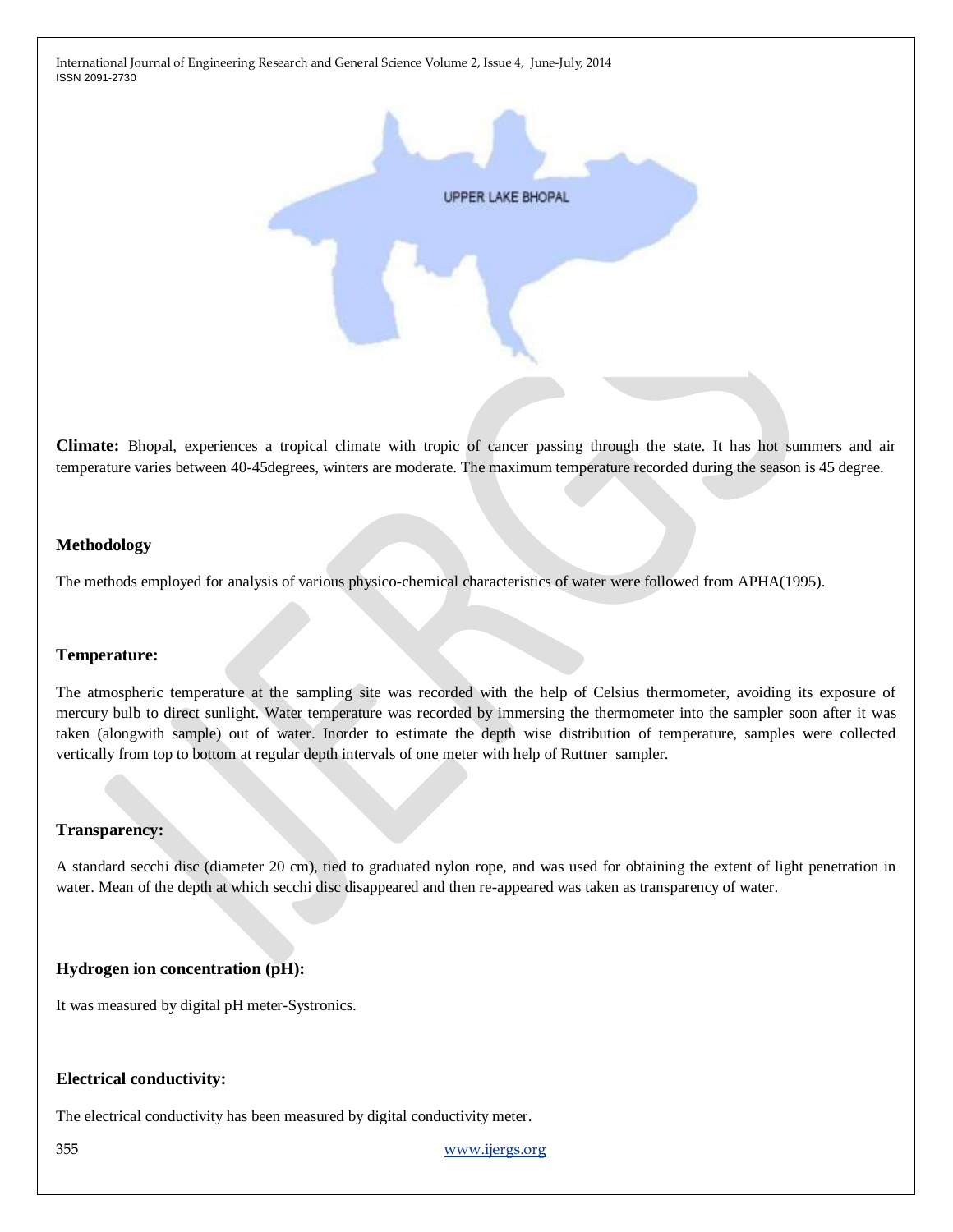## **Dissolved oxygen (DO):**

Modified Wrinkler`s method as given in the APHA (1995) was followed for determination of the DO content. To a sample collected in a 250 ml glassbottle,1 ml of each manganous sulphates solution and alkaline iodide azide solution was added one after the other with separate pippets.The precipitate (manganous hydroxide floc) formed was dissolved after about five minutes with the help of concentrated sulphuric acid. The fixed samples were carried to the laboratory where these were titrated against 0.025 N sodium thiosulphate solution, using starch solution as indicator.The end point was noted at the first disappearance of blue colour. The amount of DO present was then calculated by using the formula:

DO  $(mg/l)$  = Volume of the titrant x 0.2 x 1000/Volume of sample

Where 0.2 value represent 1 ml of sodiumthiosulphate equivalent to 0.2mg of oxygen.

## **Free carbon dioxide:**

The free CO2 content of the sample was determined by the samples against 0.227 N sodium hydroxide titrant using phenolphthalein as indicator till the faint pink colour developed. The CO2 present was calculated by usingthe formula given in APHA (1995) as:

Free CO2 (mg/l) =volume of titrant used x 1000/Volume of sample

# **Total hardness:**

Total hardness of a water sample was estimated by titrating it against 0.01M EDTA titrant in presence of ammonium buffer solution and Eriochrome black-T as an indicator. Titration was continued till the colour of the sample changed from wine red to blue.The total hardness was then calculated by the formula given as:

Total hardness mg/l as  $CaCO3 = U$ sed volume of titrant (V1) x 1000/Volume of sample

#### **Calcium hardness:**

For this purpose, an aliquot of water sample, after treating with N/10 NaOH followed by a pinch of muroxide indicator, was titrated against 0.01M EDTA solution until a colour changed salmon pink to purple end point. Titration was stopped and volume of titrant used was noted. The calcium hardness was then calculated by using the formula given below:

Calcium hardness as mg/l CaCO3

Volume of titrant used (V2) x 1000 x1.05 (mol. Wt. Of CaCO3)/Volume ofsample

#### **Magnesium hardness:**

The formula given in APHA (1995) was used to estimate the magnesium content of the water sample. The formula is given as:

Magnesium content as  $mg/l = V1 - V2 x 1000/Vol.$ ofsample

356 [www.ijergs.org](http://www.ijergs.org/) Where, V1= Volume of EDTA titrant used for estimation of total hardness.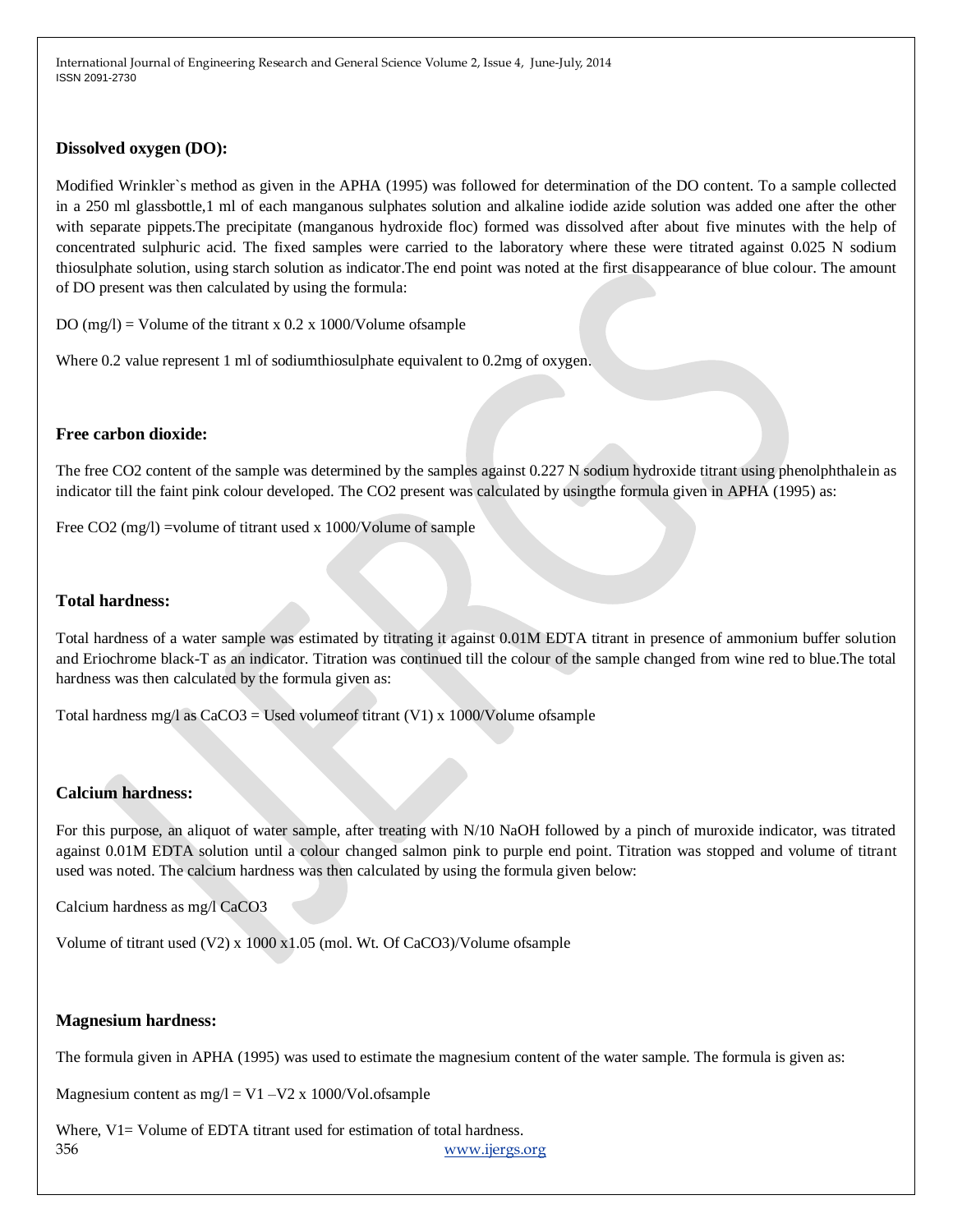And  $V2 =$  Volume of titrant used for estimation of calcium hardness.

# **Alkalinity:**

For estimation of phenolphthalein alkalinity (i.e, alkalinity due to OH and  $CO<sub>2</sub>$ ) a sample volume of 50 ml was titrated against0.02 N H2SO4 in presence of phenolphthalein indicator till disappearance of pink colour .Volume of titrant used was noted .Then for estimation of total alkalinity (i.e. alkalinity due to OH, CO3 and HCO3) the same sample was titrated with 0.02 N NaOH in presence of methyl orange indicator till the colour changed from yellow to orange. The total volume of titrant was noted. On the other hand, when there was found no pink colour formation after addition of phenolphthalein indicator, the sample was run through the sample procedure followed by the addition of methyl orange indicator as mentioned above for total alkalinity. Then phenolphthalein alkalinity (P)and total alkalinity (T) were calculated by using the formula as given below

Phenolphthalein alkalinity (P) as mg/l CaCO3=Volume of titrant used x1000/Volume of sample.

# **Chloride:**

To 50 ml of water sample 2-3 drops of potassium chromate indicator were added. Once the yellow color was formed, the sample was titrated against standard silver nitrate solution (0.0141 N) till a faint brick red colour formation. Then in accordance with a formula given in APHA (1995), the chloride content of the sample was calculated. The formula is given as:

Chloride mg/l = Volume of titrant used x  $35.46x$  0.0141 x 1000/Volume of sample

# **RESULTS**

The results obtained for various physico-chemical parameters are shown in the below tables, from table 1 to table 11:

| <b>Site I</b>  |      |              | <b>Site II</b> |              |
|----------------|------|--------------|----------------|--------------|
|                | Air  | <b>Water</b> | Air            | <b>Water</b> |
| <b>Maximum</b> | 40.0 | 33.0         | 40.0           | 31.0         |
| <b>Minimum</b> | 30.0 | 24.0         | 30.5           | 25.0         |
| <b>Average</b> | 35.7 | 27.1         | 36.1           | 27.1         |

Table 1 Showing variation in Air and Water temperature  $(^0c)$  at two sites of Upper Lake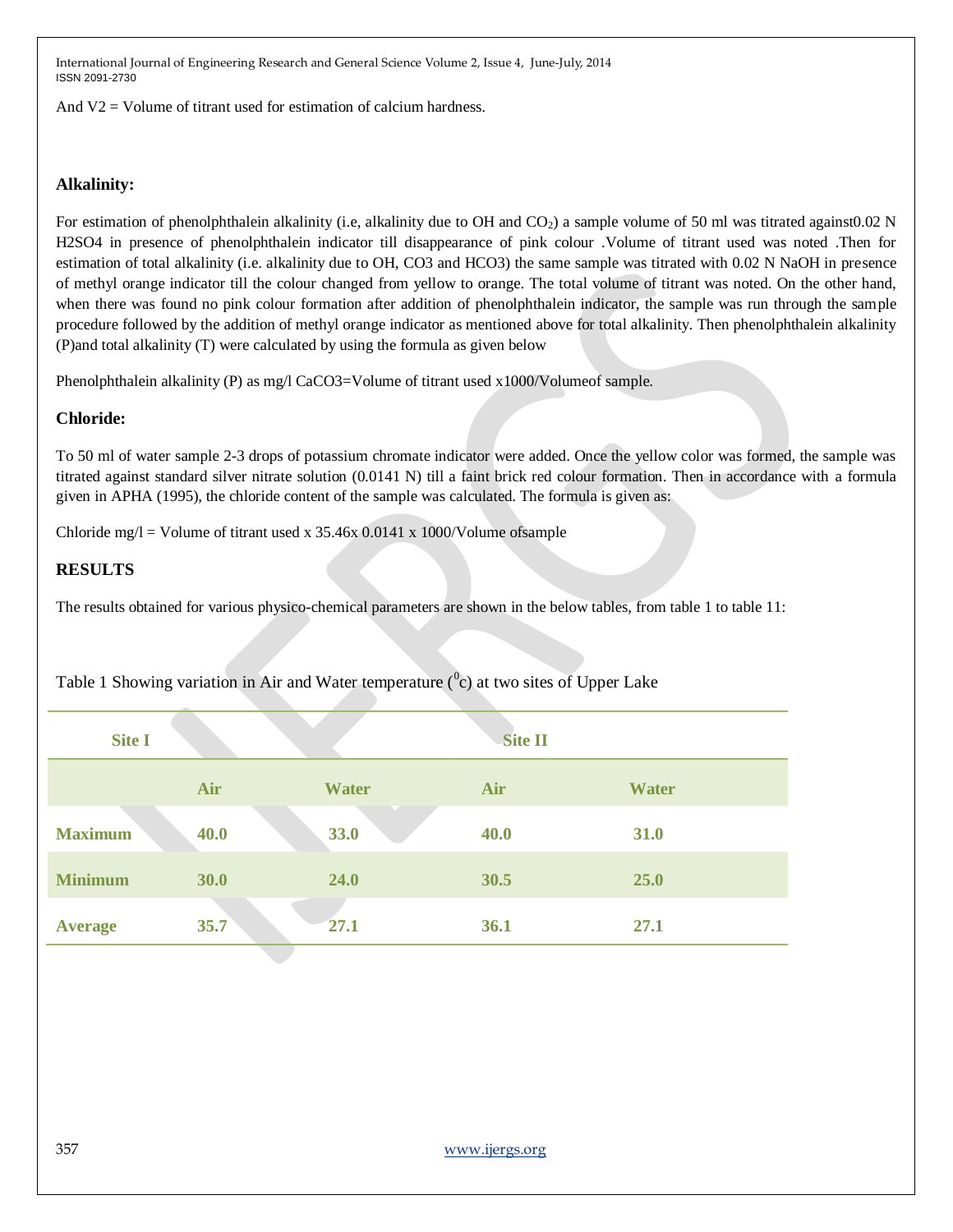Table 2 Showing variation in Seechi transparency (m) at two sites of Upper Lake

|                | <b>Site I</b> | Site II |
|----------------|---------------|---------|
| <b>Maximum</b> | 1.3           | 1.5     |
| <b>Minimum</b> | 0.8           | 0.8     |
| <b>Average</b> | 1.0           | 1.2     |

Table 3 Showing variation in Total Dissolved Solids (mg/l) at two sites of Upper Lake

| <b>Site I</b>  |            | <b>Site II</b> |               |               |
|----------------|------------|----------------|---------------|---------------|
| <b>Surface</b> |            | <b>Surface</b> | <b>Midlle</b> | <b>Bottom</b> |
| <b>Maximum</b> | 120        | <b>120</b>     | 130           | 150           |
| <b>Minimum</b> | 80.0       | 90.0           | 90.0          | <b>120</b>    |
| <b>Average</b> | <b>110</b> | 110            | 118           | 132           |

Table 4 Showing variation in Conductivity (µS) at two sites of Upper Lake

| <b>Site I</b>  |                | <b>Site II</b> |               |               |  |
|----------------|----------------|----------------|---------------|---------------|--|
| <b>Surface</b> |                | <b>Surface</b> | <b>Midlle</b> | <b>Bottom</b> |  |
| <b>Maximum</b> | <b>190</b>     | 200            | 210           | 250           |  |
| <b>Minimum</b> | <b>120</b>     | 140            | 140           | 160           |  |
| <b>Average</b> | <b>170</b>     | 180            | 188           | 204           |  |
| 358            | www.ijergs.org |                |               |               |  |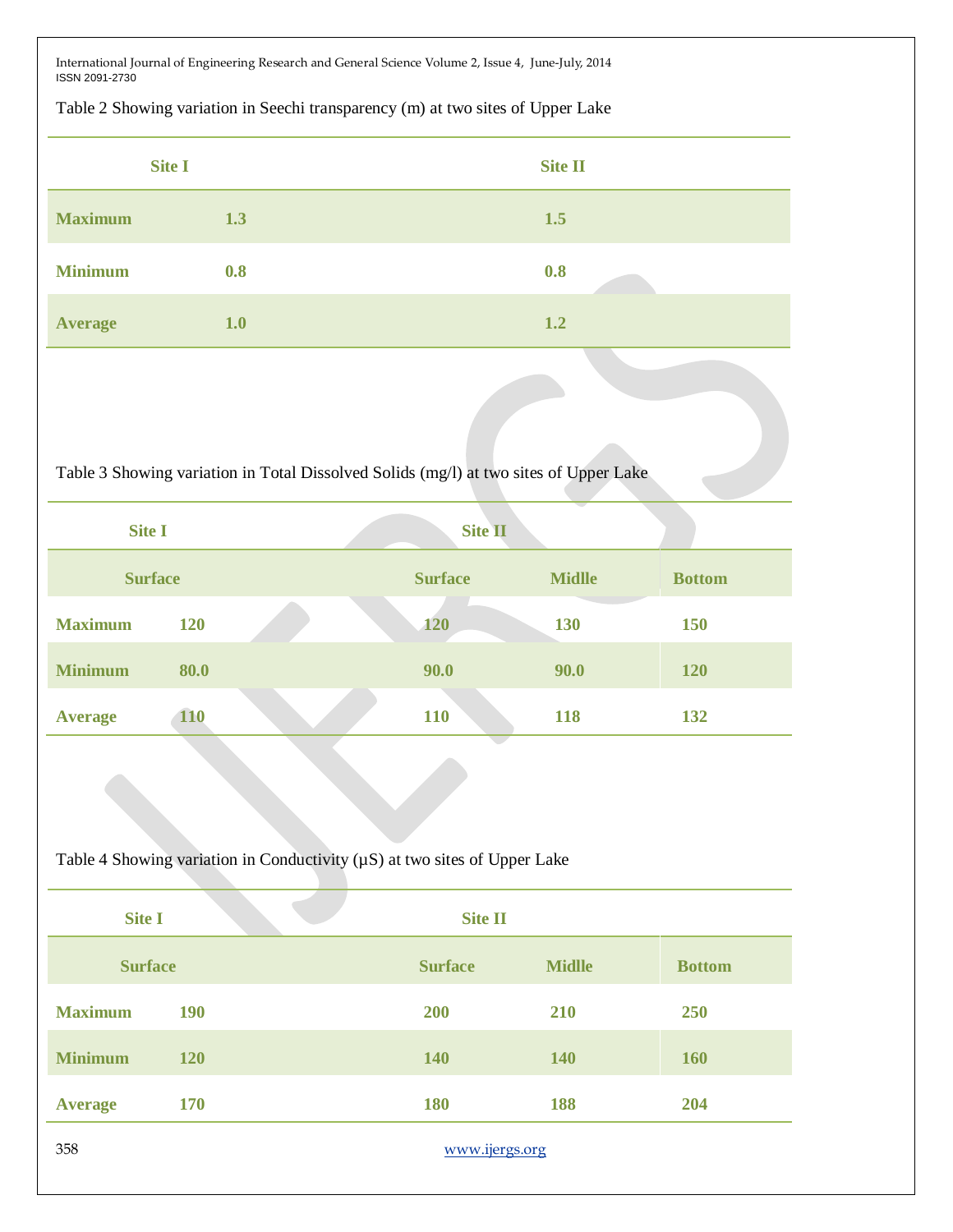Table 5 Showing variation in pH at two sites of Upper Lake

| <b>Site I</b>  |     | <b>Site II</b> |               |               |
|----------------|-----|----------------|---------------|---------------|
| <b>Surface</b> |     | <b>Surface</b> | <b>Midlle</b> | <b>Bottom</b> |
| <b>Maximum</b> | 8.9 | 9.2            | 8.8           | 8.0           |
| <b>Minimum</b> | 8.6 | 6.7            | 7.8           | 7.2           |
| <b>Average</b> | 8.8 | 8.3            | 8.2           | 7.7           |

Table 6 Showing variation in D.O (mg/l) at two sites of Upper Lake

| <b>Site I</b>  |      |                          | <b>Site II</b> |               |               |  |
|----------------|------|--------------------------|----------------|---------------|---------------|--|
| <b>Surface</b> |      |                          | <b>Surface</b> | <b>Midlle</b> | <b>Bottom</b> |  |
| <b>Maximum</b> | 12.5 |                          | 16.0           | 9.6           | 4.4           |  |
| <b>Minimum</b> | 7.6  |                          | 5.0            | 4.4           | 0.0           |  |
| <b>Average</b> | 9.8  | <b>Contract Contract</b> | 10.1           | 6.1           | 1.7           |  |

Table 7 Showing variation in Free  $CO<sub>2</sub>$  at two sites of Upper Lake

| <b>Site I</b>  |             | <b>Site II</b> |               |               |
|----------------|-------------|----------------|---------------|---------------|
|                |             | <b>Surface</b> | <b>Midlle</b> | <b>Bottom</b> |
|                |             |                |               |               |
| <b>Surface</b> |             |                |               |               |
| <b>Maximum</b> | 22.0        | 24.0           | <b>14.0</b>   | 26.0          |
| <b>Minimum</b> | <b>10.0</b> | 4.0            | <b>10.0</b>   | <b>14.0</b>   |
| <b>Average</b> | 13.6        | 13.8           | 12.0          | 18.8          |
|                |             |                |               |               |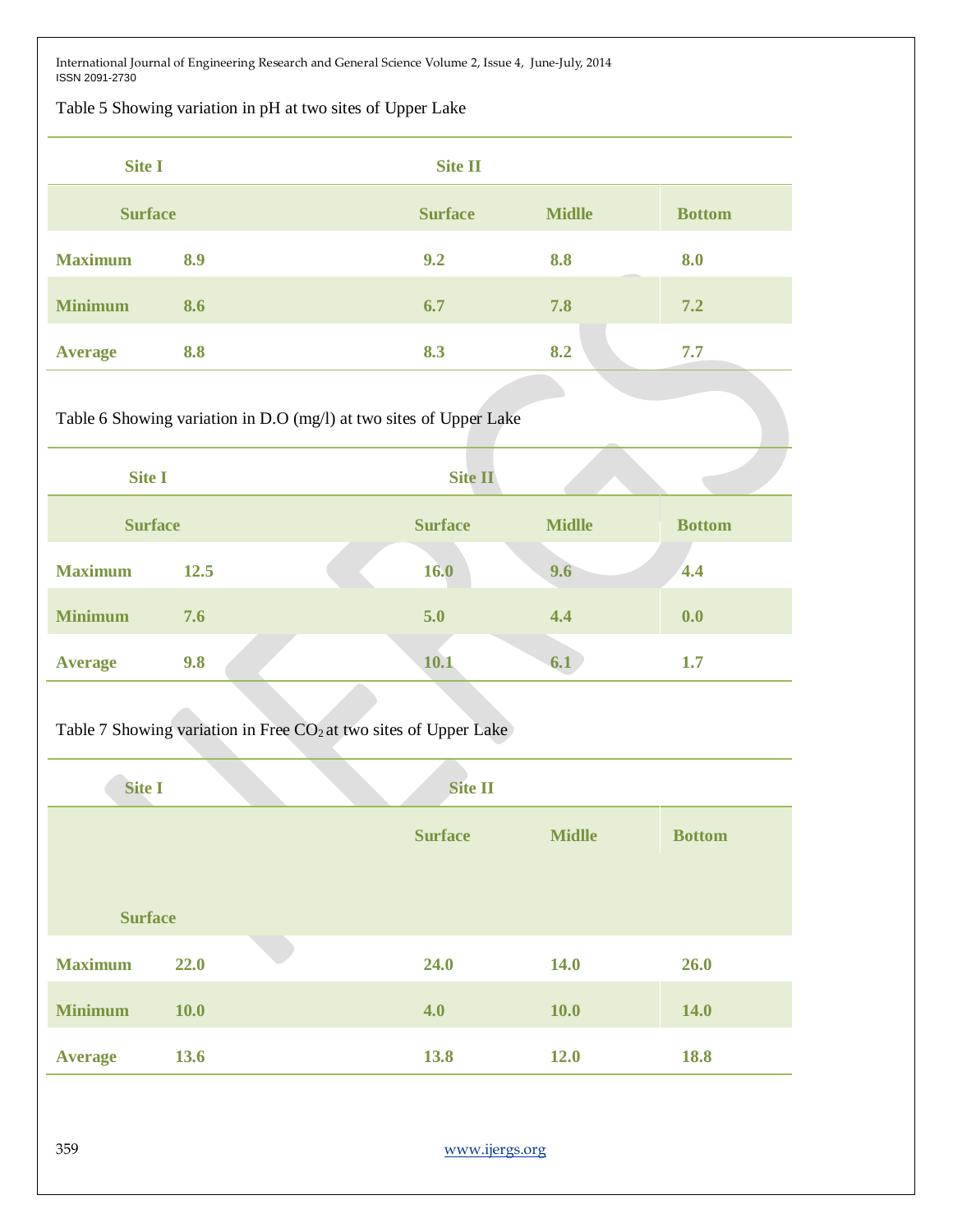Table 8 Showing variation in Calcium Hardness(mg/l) at two sites of Upper Lake

| <b>Site I</b>  |       |                                                                                  | <b>Site II</b> |               |               |
|----------------|-------|----------------------------------------------------------------------------------|----------------|---------------|---------------|
| <b>Surface</b> |       |                                                                                  | <b>Surface</b> | <b>Midlle</b> | <b>Bottom</b> |
| <b>Maximum</b> | 81.0  |                                                                                  | 71.0           | 79.8          | 88.2          |
| <b>Minimum</b> | 51.0  |                                                                                  | 65.1           | 54.6          | 54.6          |
| <b>Average</b> | 61.5  |                                                                                  | 64.2           | 68.9          | 73.1          |
|                |       | Table 9 Showing variation in Magnesium(mg/l) at two sites of Upper Lake          |                |               |               |
| <b>Site I</b>  |       |                                                                                  | <b>Site II</b> |               |               |
| <b>Surface</b> |       |                                                                                  | <b>Surface</b> | <b>Midlle</b> | <b>Bottom</b> |
| <b>Maximum</b> | 8.3   |                                                                                  | 6.1            | 7.4           | 7.6           |
| <b>Minimum</b> | 0.2   |                                                                                  | 0.3            | 3.0           | 4.0           |
| <b>Average</b> | 4.5   |                                                                                  | 3.8            | $5.2$         | 5.7           |
|                |       | Table 10 Showing variation in Total Alkalinity (mg/l) at two sites of Upper Lake |                |               |               |
| <b>Site I</b>  |       |                                                                                  | <b>Site II</b> |               |               |
| <b>Surface</b> |       |                                                                                  | <b>Surface</b> | <b>Midlle</b> | <b>Bottom</b> |
| <b>Maximum</b> | 112   |                                                                                  | 122            | 116           | 192           |
| <b>Minimum</b> | 96    |                                                                                  | 102            | 88            | 102           |
| <b>Average</b> | 101.2 |                                                                                  | 110            | 104           | 130           |
|                |       |                                                                                  |                |               |               |
|                |       |                                                                                  |                |               |               |
| 360            |       |                                                                                  | www.ijergs.org |               |               |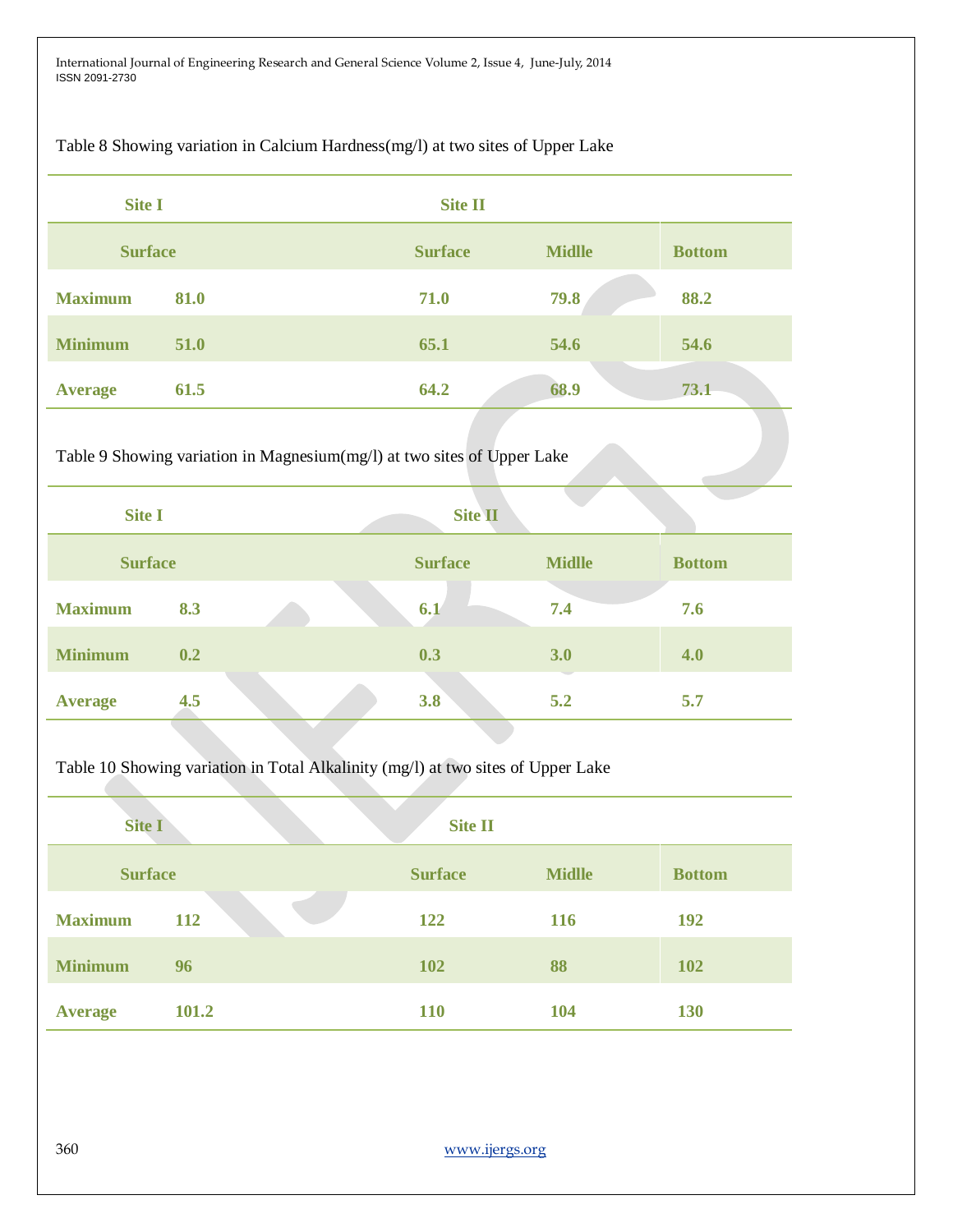| <b>Site I</b>  |             | <b>Site II</b> |               |               |  |
|----------------|-------------|----------------|---------------|---------------|--|
| <b>Surface</b> |             | <b>Surface</b> | <b>Midlle</b> | <b>Bottom</b> |  |
| <b>Maximum</b> | <b>26.0</b> | 21.0           | 23.0          | 36.0          |  |
| <b>Minimum</b> | <b>15.0</b> | <b>14.0</b>    | <b>14.0</b>   | 20.0          |  |
| <b>Average</b> | 20.8        | 18.6           | 19.4          | 24.8          |  |

Table 11 Showing variation in Chloride (mg/l) at two sites of Upper Lake

**DISCUSSION:**-The current study was conducted for a period of three months from February to May 2007, to investigate the various Physico- chemical characteristics of Upper Lake Bhopal. Due to the fluctuations in the Physico-chemical characteristics, the biologicaldiversity is affected. The limno chemistry and limno biology of various Indian fresh water bodies and wetlands have been studied and reported by various workers. During the present investigation, water temperature at site - I ranged from  $24^{\circ}$ C -  $33^{\circ}$ C while at site – II it ranged from  $25^{\circ}$ C -  $31^{\circ}$ C. The rise in atmospheric temperature caused enhancement in the evaporation rate which resulted in Colossal of water resulting in reduction in water depth. From February onwards atmospheric temperature recoded gradual increase with corresponding rise in surface water as well. Such a phenomena has also been recorded by Wanganeo et al., (1984 and 2006) in temperate lakes.Transparency is an important physical parameter in an aquatic ecosystem and thus directly affects the productivity. Even though the water body is shallow and overgrazed with macrophytes but its transparency values were relatively high signifying that the euphotic zone extends up till bottom at certain places. Wanganeo et al., 1997 also recorded high Secchi transparency in upper lake.Uniform distribution of total dissolved solids have been found at both the sites of upper lake. The total dissolved solids have been found to be of moderate nature in Upper Lake .Wanganeo1984 and 2006 also recorded such results.The conductivity values were recorded to be of moderate range in the present system. There was not much difference between bottom and surface conductivity values at site-II. Similar results were also recorded by Wanganeo (2006).The pH recorded during the present investigation were generally of near neutral to alkaline range suggesting that the lake water was well buffered through out the period. Wanganeo (1984) related high pH values (towards alkaline side) to enhancement of photosynthetic rate. Relatively high values of dissolved oxygen have been recorded in the present study. At site -II slight reduction in dissolved oxygen which was in no way a matter of concern as even at their value both flora and fauna could comfortably survive. The high secchi value have been found to be responsible for enhancing the photosynthesis of autotrophs in deeper water resulting in high oxygenated waters of upper lake, such reports were also recorded by Wanganeo et. al; (1997). During the present investigation, higher values of free Carbon dioxide was recorded at both the sites of upper lake. The maximum value of free carbondioxide that is 22.0 mg/l was recorded at site-I and a maximum value of 26.0 mg/l was recorded at site -II. The increase in free carbon dioxide values at both the sites of upper lake indicate higher trophic status. The higher value of free carbon dioxide was also recorded by Wanganeo andWanganeo (2006) while studying variation in zooplankton population in two morphologically dissimilar rural lakes of Kashmir Himalayas.The calcium and magnesium hardness values revealed less hard waters of the upper lake in comparison to other water bodies in the vicinity of the present water body.During the present investigation the chloride was in the range of 15-26 mg/l at site-I and 13-36 mg/l at site -II. Chloride values in the present study were not alarming, though slight enhancement is recorded in its value in the waters suggesting timely measures for stopping the entry of sewage and other run-off materials from its catchments area.

#### **REFERENCES:**

[1]APHA (1995): Standard methods for the examination of water and waste

water,  $19<sup>th</sup>$  edition, American Public Health Association Washington D.C.5.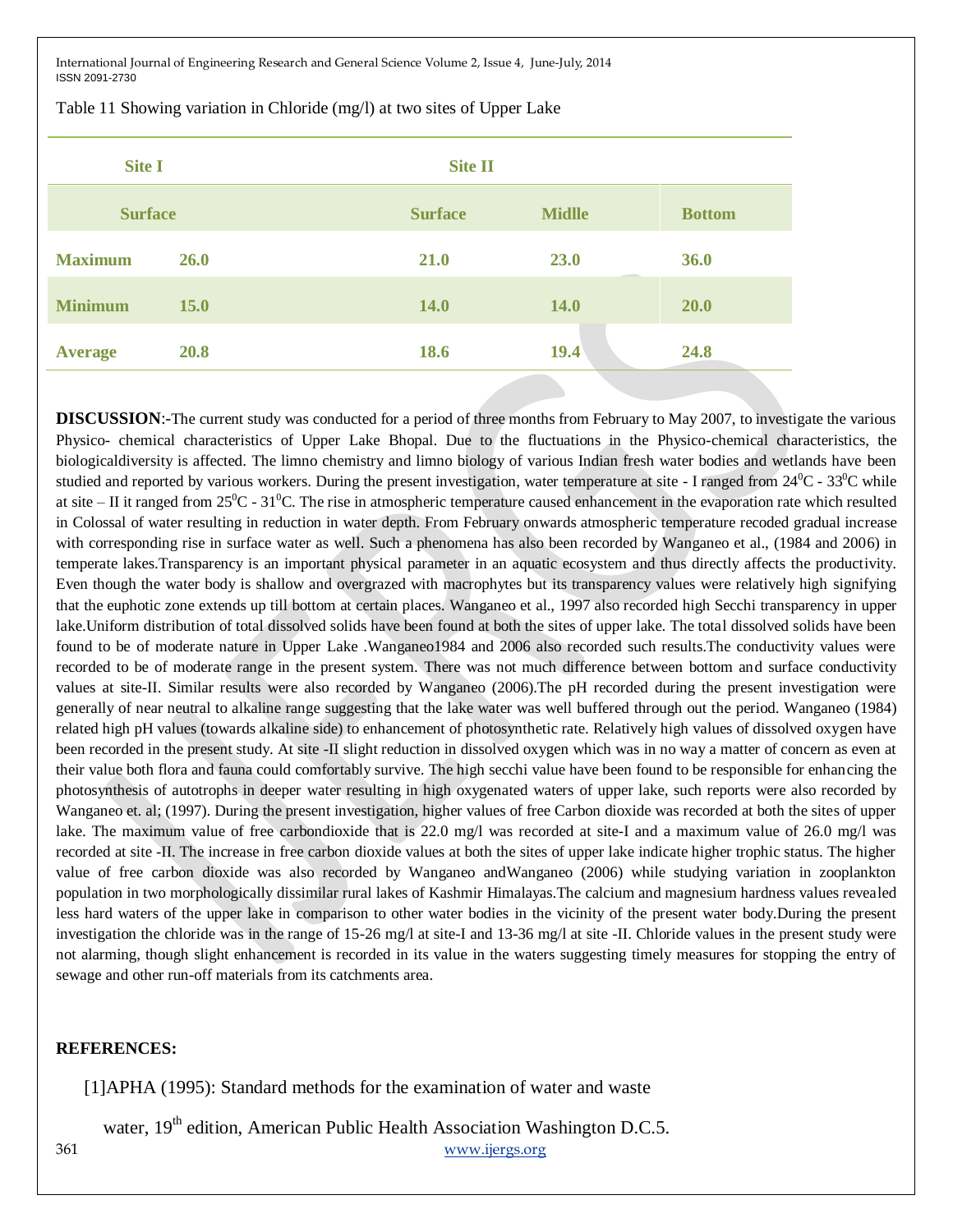[2] Bhatnagar, Chhaya. Sharma, Vinita. Jani, Karnika, Gill and

Nidhi(2007).Plankton and Ichthyo Fauna of Jhamri Dam,Udaipur Rajasthan,

C.P.-31.NSL2007, 236-238.

- [3] Cole,C.A.(1979). Text book of Limnology,ii.Edn. , C.V.MosbyCo.,London,321 pp.
- [4] Gannon. J.E and Stemberger, R.S. (1976).Trans. Amer. Micros. Soc. 97:16-35.

 [5] Horn, W. and Benndrof, J. (1980). Field investigation and model stimulation of the dynamics of zooplankton population in fresh waters. Int. Revue, Ges.Hydrobiol. 65(2): 209-222.

- [6] Kulshrestha, S. K., Adholia, U. N., Khan, A. A., Bhatnagar, A., Saxena, M. and Baghel, M. (1989). Pollution study on river Kshipra with special reference to macro benthos. J. Nat. Com. 1-2,1989. 85-92.
- [7]. Odum, E. P. (1971). Fundamentals of Ecology  $3^{rd}$  Ed. W. B. Saunders Co., Philadelphia, 574 pp.
- [8]. Sharma, B. K. (1998). In Faunal diversity of India. (Eds. J. R.B. Alfred,A. K. Das and A. K. Sanyal). Zool. Sury. India,Envir. Centre, 57-70.
- [9] Tundisi, M. T. and Tundisi, J. G. (1976).Oceanologia (Berl.). 25: 265-270.
- [10] Wanganeo, A and Wanganeo, R. (2006).Variation in Zooplankton population in two morphologically dissimilar rural lakes in Kashmir Himalayas. PROCT.NAT.ACAD.SCI. INDIA, 76 (B), III, 2006. 222-239.
- [11]. Wanganeo, A. Dima, A. C. Kaul, V. and Wanganeo, R. (1984): Limnological study of a Kashmir Himalayan lotic system. Jr.Aq. Biol. 2 (1): 1-6.
- [12] Wanganeo, A. Wanganeo, R. and Pani, S.(1997). Summer dissolved oxygen regimes in a tropical Vindhyan Lake in relation to its conservation strategy. Strategy Bionature 17(1): 7-11
- [13] Waters, T.F. (1987). Adv. Ecol. Res., 10:11-164.